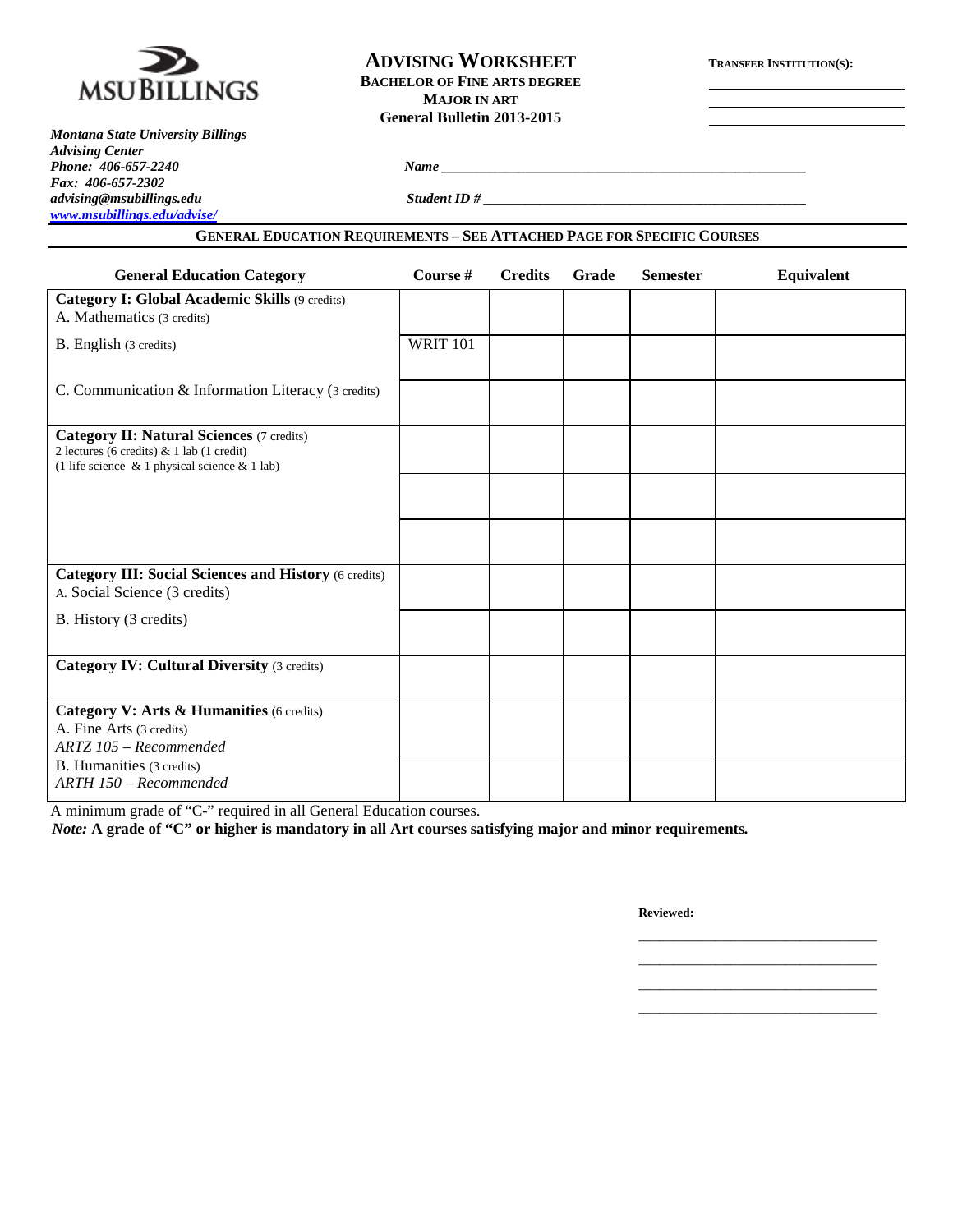# **GENERAL EDUCATION REQUIREMENTS**

|             |     | <b>CATEGORY I: GLOBAL ACADEMIC SKILLS</b>                          | <b>9</b> credits                 |
|-------------|-----|--------------------------------------------------------------------|----------------------------------|
|             |     | Students are required to take one course from each subcategory     |                                  |
|             |     | <b>Subcategory A - Mathematics</b>                                 | 3 credits                        |
| М           | 105 | <b>Contemporary Mathematics</b>                                    | 3                                |
| M           | 114 | <b>Extended Technical Mathematics</b>                              | 3                                |
| М           | 121 | College Algebra                                                    | 3                                |
| М           | 122 | College Trigonometry                                               | 3                                |
| М           | 131 | Mathematics for Elementary Teachers II                             | 3                                |
| М           | 143 | <b>Finite Mathematics</b>                                          | 4                                |
| M           | 171 | Calculus I                                                         | 4                                |
| <b>STAT</b> | 141 | <b>Introduction to Statistical Concepts</b>                        | 3                                |
| <b>STAT</b> | 216 | <b>Introduction to Statistics</b>                                  | 4                                |
|             |     | <b>Subcategory B - English</b>                                     | 3 credits                        |
| WRIT        | 101 | College Writing I                                                  | 3                                |
| WRIT        | 121 | Introduction to Technical Writing                                  | 3                                |
| <b>WRIT</b> | 122 | <b>Introduction to Business Writing</b>                            | 3                                |
| WRIT        | 201 | College Writing II                                                 | 3                                |
| WRIT        | 220 | Business & Professional Writing                                    | 3                                |
| WRIT        | 221 | <b>Intermediate Technical Writing</b>                              | 3                                |
|             |     | Subcategory C- Communication & Information Literacy 3 credits      |                                  |
| <b>BMIS</b> | 150 | <b>Computer Literacy</b>                                           | 3                                |
| <b>COMX</b> | 111 | <b>Introduction to Public Speaking</b>                             | 3                                |
| <b>COMX</b> | 115 | Introduction to Interpersonal Communication 3                      |                                  |
| <b>LSCI</b> | 125 | Research in the Information Age                                    | 3                                |
|             |     | <b>CATEGORY II: NATURAL SCIENCES</b><br>6 cr. lecture & 1 cr. lab  |                                  |
|             |     | Students are required to take one course from each subcategory and |                                  |
|             |     | at least one corresponding lab or SCIN 101, 102, 103 & 104         |                                  |
|             |     | <b>Subcategory A - Life Sciences</b>                               | 3-4 credits                      |
| <b>BIOB</b> | 101 | Discover Biology                                                   | 3                                |
| <b>BIOB</b> | 102 | Discover Biology Lab                                               | $\mathbf{1}$                     |
| <b>BIOB</b> | 160 | Principles of Living Systems                                       | 3                                |
| <b>BIOB</b> | 161 | Principles of Living Systems Lab                                   | 1                                |
|             |     | <b>Subcategory B - Physical Sciences</b>                           | 3-4 credits                      |
| ASTR        | 110 | Introduction to Astronomy                                          | 3                                |
| <b>ASTR</b> | 111 | Introduction to Astronomy Lab                                      | 1                                |
| <b>CHMY</b> | 121 | Introduction to General Chemistry                                  | 3                                |
| <b>CHMY</b> | 122 | Introduction to General Chemistry Lab                              | 1                                |
| <b>CHMY</b> | 141 | College Chemistry I                                                | 3                                |
| <b>CHMY</b> | 142 | College Chemistry Laboratory I                                     | 1                                |
| <b>GEO</b>  | 101 | <b>Introduction to Physical Geology</b>                            | 3                                |
| <b>GEO</b>  | 102 | Introduction to Physical Geology Laboratory                        | 1                                |
| <b>GPHY</b> | 111 | Introduction to Physical Geography                                 | 3                                |
| <b>GPHY</b> | 112 | Introduction to Physical Geography Lab                             | 1                                |
| <b>PHSX</b> | 103 | Our Physical World                                                 | 3                                |
| <b>PHSX</b> | 104 | Our Physical World Lab                                             | 1                                |
| <b>PHSX</b> | 205 | College Physics I                                                  | 3                                |
| <b>PHSX</b> | 206 | College Physics I Lab                                              | 1                                |
| PHSX        | 105 | Fundamentals of Phys Sci                                           | 3                                |
| <b>PHSX</b> | 106 | Fundamentals of Phys Sci Lab                                       | 1                                |
|             |     | <b>Subcategories A and B – Integrated Sciences</b>                 | 7 credits                        |
|             |     | SCIN 101, 102, 103 $& 104$ Integrated Sciences                     | $3, \frac{1}{2}, 3, \frac{1}{2}$ |
|             |     |                                                                    |                                  |

|                                                                |     | <b>CATEGORY III: SOCIAL SCIENCES AND HISTORY</b> | 6 credits |  |  |
|----------------------------------------------------------------|-----|--------------------------------------------------|-----------|--|--|
| Students are required to take one course from each subcategory |     |                                                  |           |  |  |
|                                                                |     | <b>Subcategory A – Social Sciences</b>           | 3 credits |  |  |
| ANTY                                                           | 217 | Physical Anthropology & Archeology               | 3         |  |  |
| <b>BGEN</b>                                                    | 105 | Introduction to Business                         | 3         |  |  |
| <b>COMX</b>                                                    | 106 | Communicating in a Dynamic Workplace             | 3         |  |  |
| <b>ECNS</b>                                                    | 201 | Principles of Microeconomics                     | 3         |  |  |
| <b>ECNS</b>                                                    | 202 | Principles of Macroeconomics                     | 3         |  |  |
| EDU                                                            | 105 | <b>Education and Democracy</b>                   | 3         |  |  |
| <b>GPHY</b>                                                    | 141 | Geography of World Regions                       | 3         |  |  |
| HTH                                                            | 110 | Personal Health and Wellness                     | 3         |  |  |
| <b>PSCI</b>                                                    | 210 | Introduction to American Government              | 3         |  |  |
| PSCI                                                           | 220 | Introduction to Comparative Government           | 3         |  |  |
| <b>PSYX</b>                                                    | 100 | Introduction to Psychology                       | 3         |  |  |
| <b>PSYX</b>                                                    | 231 | <b>Human Relations</b>                           | 3         |  |  |
| SOCI                                                           | 101 | Introduction to Sociology                        | 3         |  |  |
| SOCI                                                           | 201 | Social Problems                                  | 3         |  |  |
|                                                                |     |                                                  |           |  |  |

|               |     | <b>Subcategory B - History</b>          | 3 credits |
|---------------|-----|-----------------------------------------|-----------|
| <b>HSTA</b>   | 101 | American History I                      | 3         |
| <b>HSTA</b>   | 102 | American History II                     | 3         |
| <b>HSTR</b>   | 101 | Western Civilization I                  | 3         |
| <b>HSTR</b>   | 102 | Western Civilization II                 | 3         |
| <b>HSTR</b>   | 103 | Honors Western Civilization I           | 3         |
| <b>HSTR</b>   | 104 | Honors Western Civilization II          | 3         |
| <b>PSCI</b>   | 230 | Introduction to International Relations | 3         |
|               |     | <b>CATEGORY IV: CULTURAL DIVERSITY</b>  | 3 credits |
| A&SC/WGSS 274 |     | Women, Culture, and Society             |           |
|               |     |                                         |           |

| $AXS$ UWGSS $\angle$ 14 |     | WOLFEL, CURRIC, and SOCIETY                 |   |
|-------------------------|-----|---------------------------------------------|---|
| <b>ANTY</b>             | 220 | Culture and Society                         |   |
| ARTH                    | 160 | Global Visual Culture                       | 3 |
| COMX                    | 212 | Introduction to Intercultural Communication | 3 |
| GPHY                    | 121 | Human Geography                             | 3 |
| HTH                     | 270 | Global Health Issues                        | 3 |
| LIT                     | 230 | World Literature Survey                     | 3 |
| MUSI                    | 207 | World Music                                 | 3 |
| NASX                    | 105 | Introduction to Native American Studies     | 3 |
| NASX                    | 205 | Native Americans in Contemporary Society    | 3 |
| PHL.                    | 271 | Philosophy & Religion of India              | 3 |
| PHL.                    | 272 | Philosophy & Religion of China/Tibet/Japan  | 3 |
| <b>REHA</b>             | 201 | Introduction to Diversity in Counseling     | 3 |
| RLST                    | 170 | The Religious Quest                         |   |
| <b>SPNS</b>             | 150 | The Hispanic Tradition                      |   |
|                         |     |                                             |   |

# **CATEGORY V: ARTS & HUMANITIES 6 credits**

|                                                                |     | САТЕООЛІ У АЛІЗ С ПОЛАПІЮ                  | v u vuro  |  |  |  |
|----------------------------------------------------------------|-----|--------------------------------------------|-----------|--|--|--|
| Students are required to take one course from each subcategory |     |                                            |           |  |  |  |
|                                                                |     | <b>Subcategory A - Fine Arts</b>           | 3 credits |  |  |  |
| ARTZ                                                           | 101 | Art Fundamentals                           | 3         |  |  |  |
| ARTZ                                                           | 105 | Visual Language-Drawing                    | 3         |  |  |  |
| ARTZ                                                           | 131 | Ceramics for Non-majors                    | 3         |  |  |  |
| <b>CRWR</b>                                                    | 240 | <b>Intro Creative Writing Workshop</b>     | 3         |  |  |  |
| <b>FILM</b>                                                    | 160 | Introduction to World Cinema               | 3         |  |  |  |
| LIT                                                            | 270 | Film & Literature                          | 3         |  |  |  |
| <b>MART</b>                                                    | 260 | <b>Computer Presentation and Animation</b> | 3         |  |  |  |
| MUSI                                                           | 101 | <b>Enjoyment of Music</b>                  | 3         |  |  |  |
| MUSI                                                           | 114 | Band: MSUB Symphonic                       |           |  |  |  |
| MUSI                                                           | 131 | Jazz Ensemble I: MSUB                      |           |  |  |  |
| MUSI                                                           | 147 | Choral Ensemble: University Chorus         |           |  |  |  |
| THTR                                                           | 101 | Introduction to Theatre                    | 3         |  |  |  |
| <b>THTR</b>                                                    | 120 | Introduction to Acting I                   | 3         |  |  |  |
|                                                                |     | <b>Subcategory B - Humanities</b>          | 3 credits |  |  |  |
| ARTH                                                           | 150 | Introduction to Art History                | 3         |  |  |  |
| <b>HONR</b>                                                    | 111 | Perspectives and Understanding             | 3         |  |  |  |
| LIT                                                            | 110 | Introduction to Literature                 | 3         |  |  |  |
| LIT                                                            | 240 | The Bible as Literature                    | 3         |  |  |  |
| PHL                                                            | 110 | Introduction to Ethics                     | 3         |  |  |  |
| PHL                                                            | 111 | Philosophies of Life                       | 3         |  |  |  |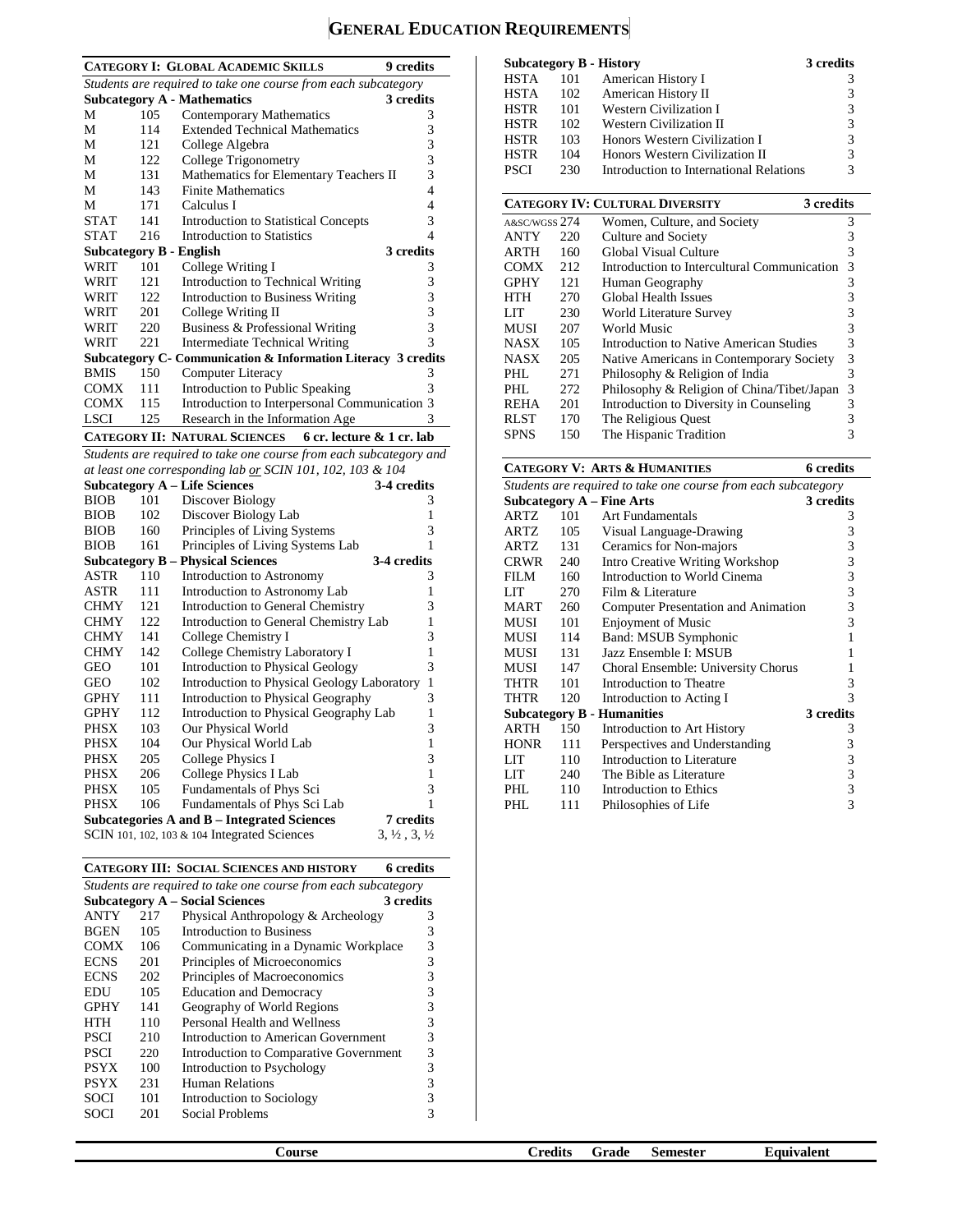#### *A minimum grade of C or better is required in all major coursework*

| <b>Required Art Courses</b> |            |                                                                       |                |  |
|-----------------------------|------------|-----------------------------------------------------------------------|----------------|--|
| *ARTH                       | 150        | Introduction to Art History                                           | 3              |  |
| <b>ARTH</b>                 | 321        | Renaissance and Baroque Art                                           | 3              |  |
| <b>ARTH</b>                 | 342        | Modern Art                                                            | 3              |  |
| <b>ARTH</b>                 | 352        | Visual Theory and Criticism                                           | 3              |  |
| <b>ARTH</b>                 | 451        | Contemporary Art                                                      | 3              |  |
| *ARTZ                       | 105        | Visual Language-Drawing                                               | 3              |  |
| <b>ARTZ</b>                 | 106        | Visual Language- 2-D Fndtns                                           | 3              |  |
| <b>ARTZ</b>                 | 108        | Visual Language- 3-D Fndtns                                           | 3              |  |
| <b>ARTZ</b>                 | 209        | Introduction to Professional Practices                                | $\mathbf{1}$   |  |
| <b>ARTZ</b>                 | 211        | Drawing I                                                             | $\overline{4}$ |  |
| <b>ARTZ</b>                 | 221        | Painting I                                                            | $\overline{4}$ |  |
| <b>ARTZ</b>                 | 231        | Ceramics I                                                            | $\overline{4}$ |  |
| <b>ARTZ</b>                 | 251        | Sculpture I                                                           | $\overline{4}$ |  |
| <b>ARTZ</b>                 | 258        | New Media I                                                           | $\overline{4}$ |  |
| <b>ARTZ</b><br><b>ARTZ</b>  | 271<br>273 | Printmaking I<br><b>OR</b>                                            | $\overline{4}$ |  |
| <b>ARTZ</b>                 | 284        | Printmaking I Lithography<br>Photography I - Techniques and Processes | $\overline{4}$ |  |
|                             |            |                                                                       |                |  |
| <b>ARTZ</b>                 | 406        | <b>Gallery Professional Practices</b>                                 | 3              |  |
| <b>ARTZ</b>                 | 409        | <b>Advanced Professional Practices</b>                                | 1              |  |
| <b>ARTZ</b>                 | 499        | Senior Project/Capstone                                               | $\mathbf{1}$   |  |
|                             |            | * May satisfy General Education requirements.                         | 58 credits     |  |

## **Restricted Art Electives** Select one course from this group

| <b>ARTH</b> | 435 | Art of the United States       |  |  |
|-------------|-----|--------------------------------|--|--|
| <b>ARTH</b> | 436 | The History of Women in Art    |  |  |
| <b>ARTH</b> | 439 | American Indian Art            |  |  |
| <b>ARTH</b> | 455 | Art and the Environment        |  |  |
| <b>ARTH</b> | 494 | Seminar/Workshop (Art History) |  |  |

## **Upper Division Studio Art –** (Of these 28 credits, 16 must be in one area – Ceramics, New Media, Drawing, Painting, Photography, Printmaking, or Sculpture.)

| $\sim$ $\sim$ $\sim$ $\sim$ $\sim$ $\sim$ |  |  |
|-------------------------------------------|--|--|
|                                           |  |  |
|                                           |  |  |
|                                           |  |  |
|                                           |  |  |
|                                           |  |  |
|                                           |  |  |
|                                           |  |  |
|                                           |  |  |

| <b>Restricted Electives</b> selected in consultation with advisor (6 credits) |  |  |  |  |
|-------------------------------------------------------------------------------|--|--|--|--|
|                                                                               |  |  |  |  |
|                                                                               |  |  |  |  |